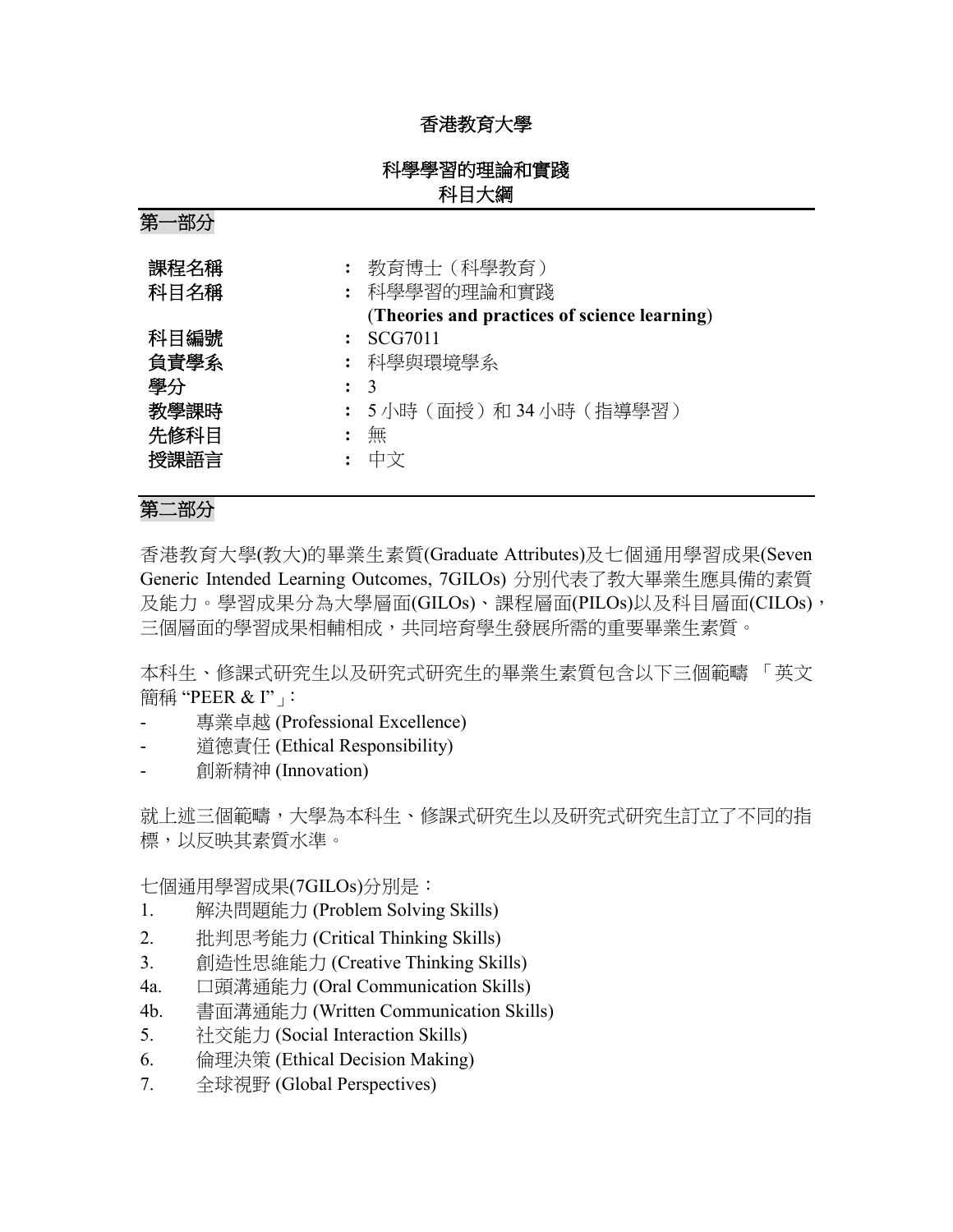### **1.** 科目概要

本課程將批判性地探究有關各種科學學習理論的當代研究成果及其對實踐的影 響,並將研究科學教育的本質,以及其所涉及的邏輯和推理。本課程亦將探討 建構主義與科學學習的相關性,包括其概念變革及其在科學課堂中的應用探 究;以及其他包含社會建構主義和社會文化觀點,並能發展更高效的學習策略 的見解。課程將探究兒童的替代框架、科學推理、師生互動和情感因素,以論 證多視角認識論框架。本課程將集中討論理論與實踐如何在本地學校背景下彌 合教學和評估方法,以及在最近的科學課程改革中教師所面臨的挑戰。

#### **2.** 預期學習成果

成功完成本課程後,學生應能夠:

- 成果一:展示出對科學教育本質的深入理解;
- 成果二:批判性地評估有關不同的科學學習觀點的研究;
- 成果三:檢驗不同研究方法的有效性、偏差和混合變量;
- 成果四:批判性地審閱各種科學學習評估策略及其對課程設計和課堂學習的影 響。

### **3.** 內容、預期學習成果及教與學活動

| 教授内容            | 預期學習       | 教與學活動        |
|-----------------|------------|--------------|
|                 | 成果 (CILOs) |              |
| 科學教育的本質         | 成果一        | 講課、小組討論和分享、論 |
| - 在最近的課程改革背景下,重 | 成果二        | 文閱讀和審查、反思個人教 |
| 新審              |            | 學和學習經歷       |
| 視科學素養及其對科學教學和   |            |              |
| 壆               |            |              |
| 習的影響            |            |              |
| - 學習科學的本質       |            |              |
| 科學學習的概念變化       | 成果一        | 講課、小組討論和分享、論 |
| - 認識論、本體論、概念變化的 | 成果二        | 文閱讀和審查、反思個人教 |
| 社會              |            | 學和學習經歷       |
| /情感立場           |            |              |
| - 建構主義背景下發展科學知  |            |              |
| 識,以及對科學的個人理解    |            |              |
| - 評論改變兒童觀念的框架(例 |            |              |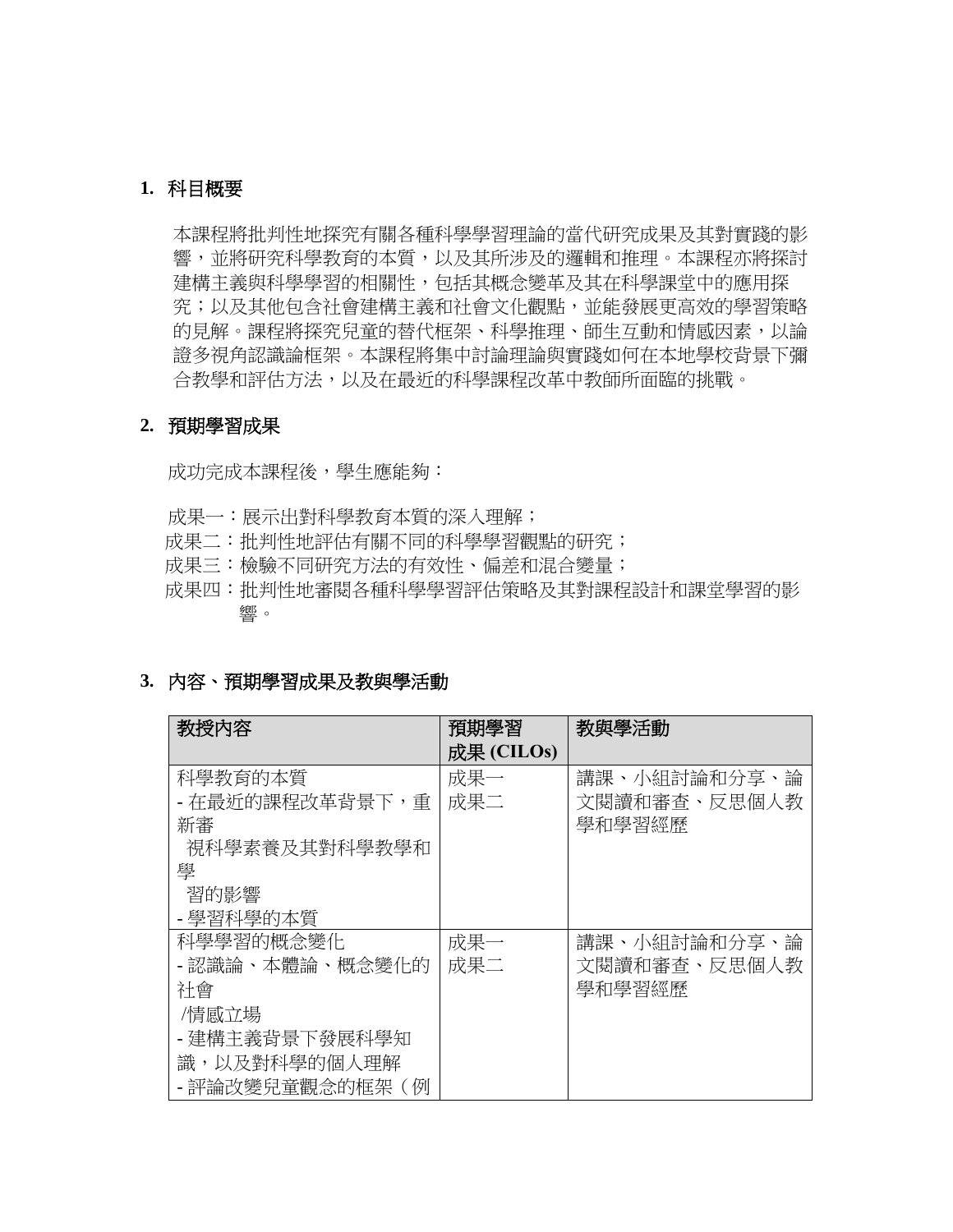| 如,              |     |              |
|-----------------|-----|--------------|
|                 |     |              |
| 對學習認知觀點的社會文化評   |     |              |
| 論)              |     |              |
| - 語言的作用和科學的素養   |     |              |
| - 概念變化的多維框架     |     |              |
| 通過探究學習科學        | 成果一 | 講課、小組討論和分享、論 |
| - 程序式理解和論證在學習科學 | 成果二 | 文閱讀和審查、反思個人教 |
| 中的角色            |     | 學和學習經歷       |
| - 發展科學思維和過程技能   |     |              |
| - 對科學實踐工作的評論    |     |              |
| 科學學習的評估         | 成果二 | 講課、小組討論和分享、論 |
| - 評估陳述性和程序式的理解  | 成果四 | 文閱讀和審查、反思個人教 |
| 國際比較研究:有關科學學    |     | 學和學習經歷       |
| 習,他們能告訴我們什麼?    |     |              |
| - 評估對課堂設計和課堂學習的 |     |              |
| 影               |     |              |
| 響               |     |              |

# **4.** 評核

| 評核課業                                                                                | 所佔比重 | 預期學習<br>成果 (CILOs) |
|-------------------------------------------------------------------------------------|------|--------------------|
| 與選定主題領域相關的閱讀材料的反思報<br>告                                                             | 20%  | 成果一<br>成果二         |
| 撰寫一篇論文,包括批判性地審閱某一主<br>題領域的相關文獻;其深入討論的重點應<br>集中將理論與實踐相結合在某科學學習領<br>域的可行性<br>(約4000字) | 80%  | 成果一<br>成果二<br>成果三  |

# **5.** 指定教科書

無

# **6.** 推薦書目

Anderson, R. D. (2002). Reforming science teaching: what research says about inquiry. *Journal of Science Teacher Education, 13*(1), 1-12.

Anderson, R. D. (2007). Inquiry as an organizing theme for science curricula. In S. K. Abell & N. G. Nederman (Eds.), *Handbook of research on science education* (pp. 807-830). Mahwah, NJ: Lawrence Erlbaum Associates.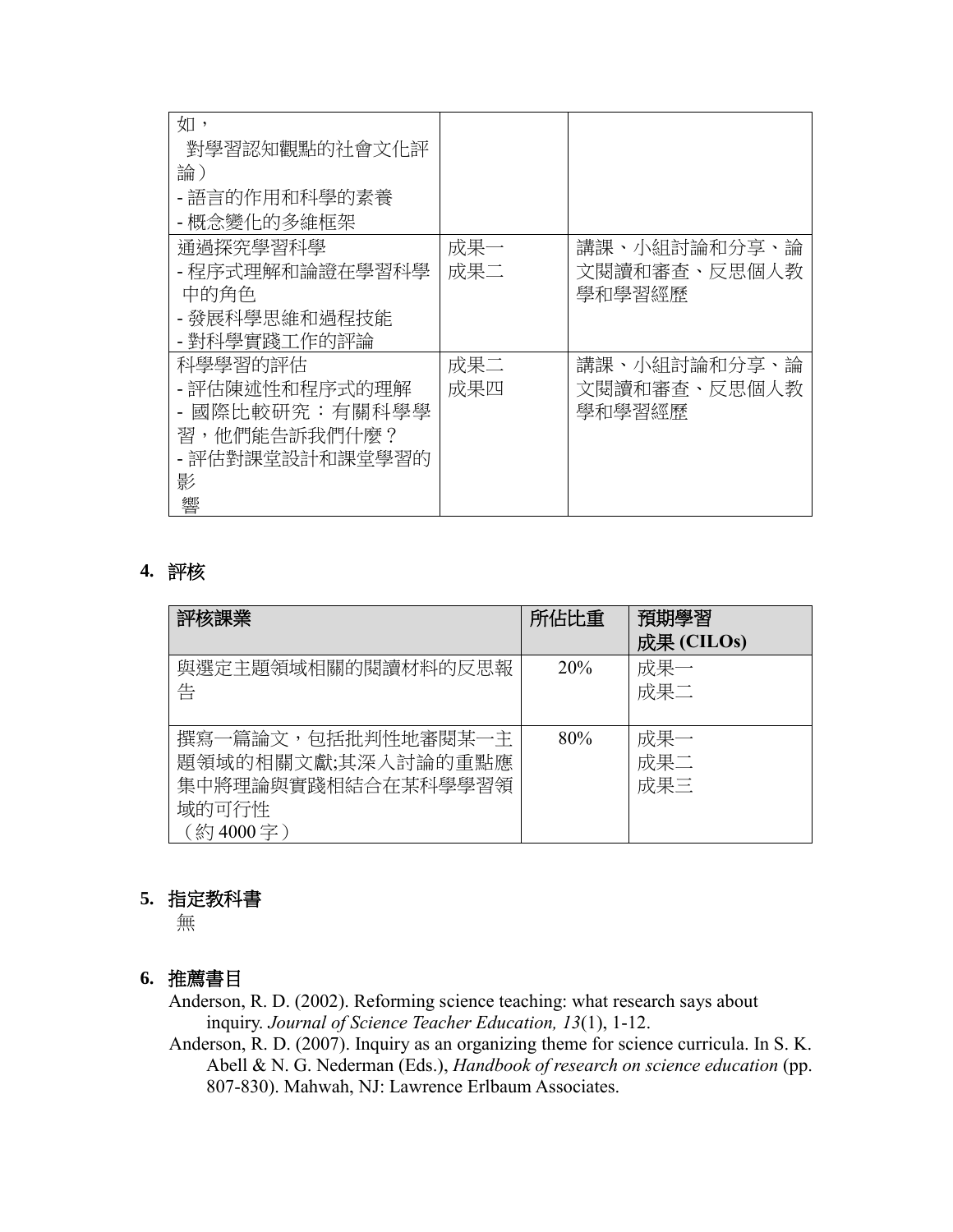- Bell, B. (2007). Classroom assessment of science learning. In S. K. Abell & N. G. Nederman (Eds.), *Handbook of research on science education* (pp. 965-1006). Mahwah, NJ: Lawrence Erlbaum Associates.
- Carlsen, W. S. (2007). Language and science learning. In S. K. Abell & N. G. Nederman (Eds.), *Handbook of research on science education* (pp. 57-74). Mahwah, NJ: Lawrence Erlbaum Associates.
- Crawford, B. A. (2000). Embracing the essence of inquiry: New roles for science teachers. *Journal of Research in Science Teaching*, *37*(9), 916-937
- Driver, R., Asoko, H., Leach, J., Mortimer, E. & Scott, P. (1994) 'Constructing scientific knowledge in the classroom', *Educational Researcher*, vol. 23, no. 7, pp. 5–12.
- Gott, R., Duggan, S., & Johnson, P. (1999a). What do practising applied scientists do and what are the implications for science education? *Research in Science and Technological Education 17* (1) 97–107
- Hofstein, A. & Lunetta, V. N. (2003). The Laboratory in Science Education: Foundations for the Twenty-First Century. *International Journal of Science Education, 88*, 28-54.
- Kuhn, D. (1991). *Understanding scientific reasoning*. Fort Worth: Harcourt Brace Jovanovich College Publishers.
- Metz, K. E. (1995). Reassessment of developmental constraints on children's science instruction. *Review of Educational Research*, *65*(2), 93-127.
- Millar, R., Lubben, F., Gott, R., and Duggan, S. (1994). Investigating in the school science laboratory: Conceptual and procedural knowledge and their influence on performance. *Research Papers in Education – Policy and Practice*, *9*(2), 207-248.
- National Research Council (2007). Taking science to school: Learning and teaching science in Grades K-8. Washington: The National Academies Press.
- Nederman, N. G. (2007). Nature of science : past, present, and future. In S. K. Abell & N. G. Nederman (Eds.), *Handbook of research on science education* (pp. 831-880). Mahwah, NJ: Lawrence Erlbaum Associates.
- Osborne, J., Erduran, S., Simon, S. (2004). Enhancing the quality of argument in school science. *Journal of Research in Science teaching, 41*(10), 994-1020.
- Ratcliffe, M, and Grace, M. (2003). *Science education for citizenship*. Maidenhead, Philadelphia: Open University Press.
- Roberts, D. A. (2007). Scientific literacy/science literacy. In S. K. Abell & N. G. Nederman (Eds.), *Handbook of research on science education* (pp. 729-780). Mahwah, NJ: Lawrence Erlbaum Associates.
- Sadler, T. D., and Zeidler, D. L. (2004). Student conceptualizations of the nature of science in response to a socioscientific issue. *International Journal of Science Education,* 26(4), 387-409.
- Scott, P., Asoko, H. & Leach, J. (2007). Student conceptions and conceptual learning in science. In S.K. Abell & N. G. Nederman (Eds.), *Handbook of research on science education* (pp. 31-56).Mahwah, NJ: Lawrence Erlbaum Associates.
- Simon, S., Erduran, S., and Osborne, J. (2006). Learning to teach argumentation: Research and development in the science classroom. *International Journal of Science Education*, 28 (2-3), 235-260.
- Sinatra, G. (2005) The 'warming trend' in conceptual change research: The legacy of